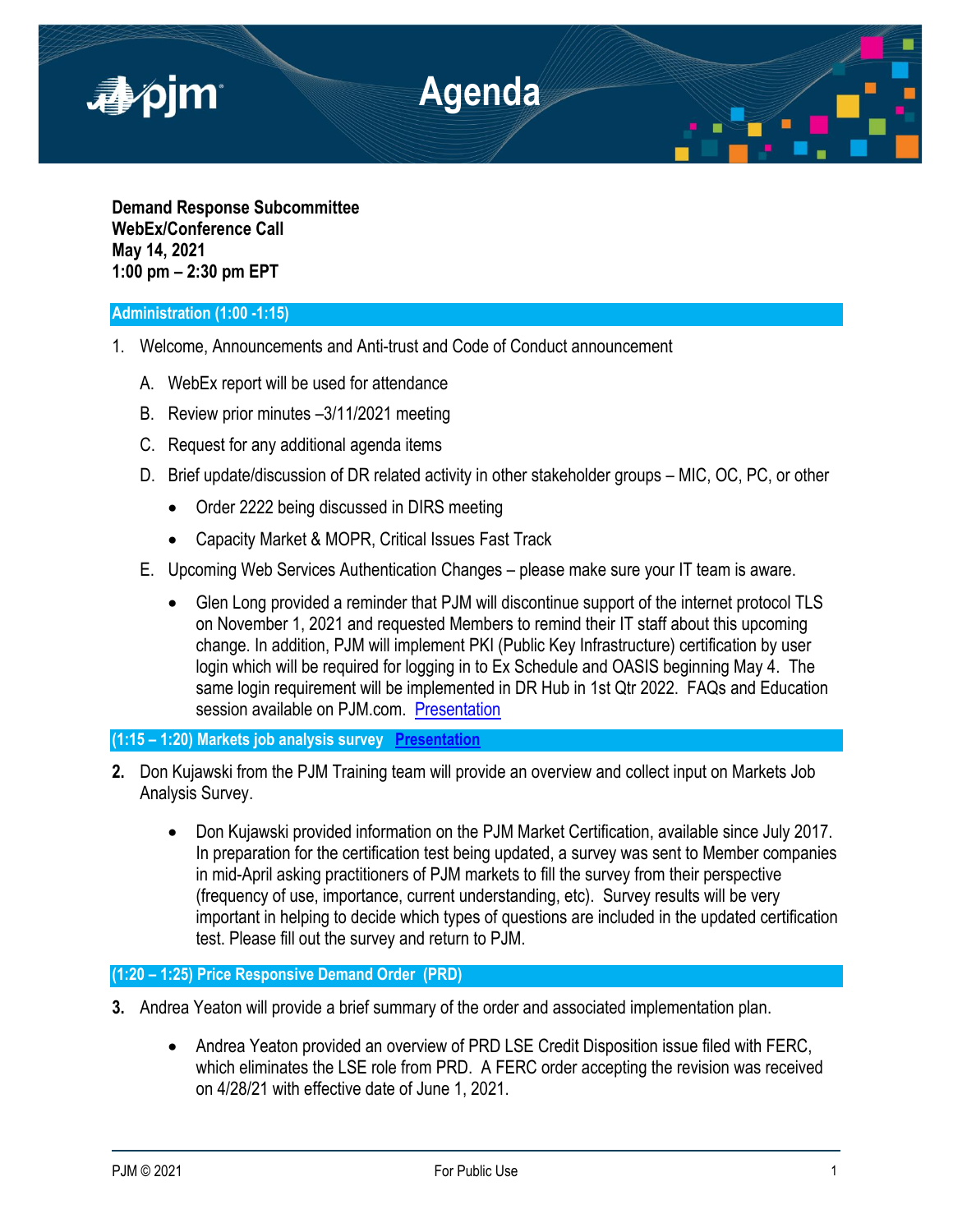

## **(1:25 – 1:35) Texas Winter Grid Issues**

- **4.** Pete Langbein will discuss DR related issues related to Gas infrastructure curtailments during the ERCOT winter grid outages.
	- Pete Langbein requested CSPs to advise PJM of any pipeline customers they may have in order to better understand any lessons learned from the ERCOT incident (some critical gas infrastructure facilities being curtailed) and how similar issues can be avoided at PJM.

## **(1:35 – 2:10) Load Management Delivery Year transition activities [Presentation](https://pjm.com/-/media/committees-groups/subcommittees/drs/2021/20210514/20210514-item-04-load-management-delivery-year-transition-and-summer-readiness.ashx)**

- **5.** Jack O'Neill will discuss end of Delivery Year activities and beginning of Delivery Year activity for summer operational readiness. The will focus on reminders of key dates and activities to ensure end of Delivery Year activities go smoothly and ensure summer readiness for new Delivery Year.
	- CSPs should use Capacity Exchange and DR Hub to determine capacity position (linked registrations to capacity commitments). Daily Deficiency Charges will result if commitment is not covered by registrations.
	- PJM Dispatchers use expected reduction reporting as an aid in determining dispatch decisions for load management events. CSP expected reduction data submission is required and forms the basis of the reports used by Dispatch. The reported values are expected energy reductions and are not used for capacity compliance calculations.
	- Web Services provide primary means of load management dispatch communication. CSPs are required to poll PJM each minute for potential dispatch instruction. Secondary communication channels include PJM ALL-CALL system (required), Emergency Procedures website (optional use), and emails from DR Hub. The Deploy All Resources emergency action voids any lead time and dispatched registrations are expected to reduce immediately (including those already dispatched with a lead time in effect). The resultant start time for any shortened or eliminated lead time is always provided via the web service polling.
	- Reminders
		- $\circ$  Testing of 20/21 CP LM Registrations must be completed by 22:00 (EPT) May 28, 2022.
		- o Test/Retest Confirmation open from June 1, 2021 23:59 (EPT) July 15, 2021.
		- o LM Registrations must be confirmed by 23:59 (EPT) May 31, 2021. May 31, 2021 is Memorial Day is a NERC/PJM observed holiday.

**(2:10 – 2:30) Economic DR and On-Site Generator procedural update [Presentation](https://pjm.com/-/media/committees-groups/subcommittees/drs/2021/20210514/20210514-item-05-on-site-generation-economic-dr-settlements.ashx)**

6. Pete Langbein will discuss updates to the Economic DR On-Site Generator settlement process to determine activity that is not part of normal operations.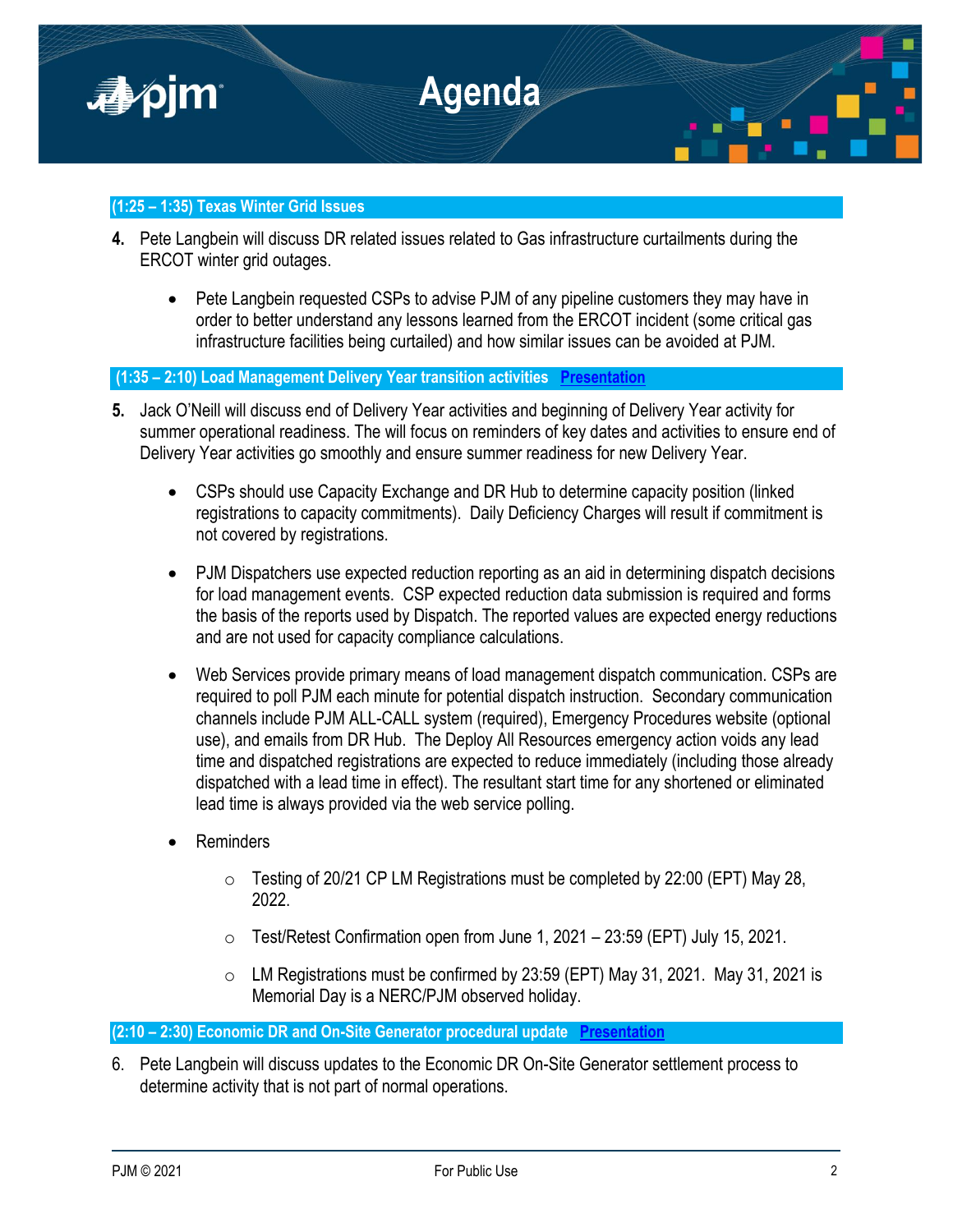

 Generator classifications include Behind-The-Meter (BTMG), On-Site Generation (as used for DR to reduce load for economic and/or load management purposes, or Generator, (having injection rights, as used for capacity and/or energy resources). For those On-Site Generators without injection rights, energy settlements eligible to be paid are those where the marginal cost of generator is greater than the retail cost of electricity. For those generators with injection rights typically they are not eligible, unless CSP and PJM can finalize a way to determine when Marginal cost of generator is greater than the benefit of both retail cost savings and injection revenue. On-Site Generator setup can be accomplished within DR Hub on the Location tab, within the Load Reduction Section. Click on the [ i ] symbol to add and provide data on On-Site generation. For generators being used in Economic DR, select NO for Backup Only during generator setup. PJM will reach out to applicable CSPs to ensure current manual process is understood. PJM looks to automate this process in DRHUB in the near future. PJM will present use cases next meeting to highlight CBL calculation and settlements (BOR).

## **Future Agenda Items**

Participants will have the opportunity to request the addition of any new item(s) to the agenda of a future meeting.

| <b>Future Meeting Dates</b> |            |                       |  |  |
|-----------------------------|------------|-----------------------|--|--|
| Monday                      | 6/8/2021   | $3:00 - 5:00$ pm      |  |  |
| Friday                      | 7/9/2021   | $9:00$ am $-12:00$ pm |  |  |
| Thursday                    | 8/5/2021   | $1:00 - 4:00$ pm      |  |  |
| Thursday                    | 9/2/2021   | $1:00 - 4:00$ pm      |  |  |
| Monday                      | 10/4/2021  | $1:00 - 4:00$ pm      |  |  |
| Wednesday                   | 11/10/2021 | $9:00$ am $-12:00$ pm |  |  |
| Thursday                    | 12/9/2021  | $9:00$ am $-12:00$ pm |  |  |
| Author: Jack Thomas         |            |                       |  |  |

Attendance:

| Langbein       | Pete         | PJM Interconnection, LLC                             | Chair                     |
|----------------|--------------|------------------------------------------------------|---------------------------|
| Watts          | Shane        | PJM Interconnection, LLC                             | Secretary                 |
| Anthony        | Jason        | KORenergy, Ltd.                                      | Other Supplier            |
| Arnold         | Katelyn      | PPL Electric Utilities Corp. dba PPL Utilities (LSE) | <b>Transmission Owner</b> |
| <b>Benchek</b> | Jim          | American Transmission Systems, Inc.                  | <b>Transmission Owner</b> |
| Breidenbaugh   | Aaron        | Rodan Energy Solutions (USA) Inc.                    | Other Supplier            |
| <b>Brooks</b>  | Royce        | Old Dominion Electric Cooperative                    | Electric Distributor      |
| <b>Brooks</b>  | Royce        | Old Dominion Electric Cooperative                    | Electric Distributor      |
| Campbell       | <b>Bruce</b> | Enerwise Global Technologies, Inc.                   | Other Supplier            |
| Cavan          | Peter        | Direct Energy Business, LLC                          | Other Supplier            |
| Colpo          | Marc         | Duke Energy Business Services LLC                    | <b>Transmission Owner</b> |
| Cornett        | Stephanie    | East Kentucky Power Cooperative, Inc.                | <b>Transmission Owner</b> |
| D'Alessandris  | Lou          | American Transmission Systems, Inc.                  | <b>Transmission Owner</b> |
| Domian         | Christin     | Duguesne Light Company                               | <b>Transmission Owner</b> |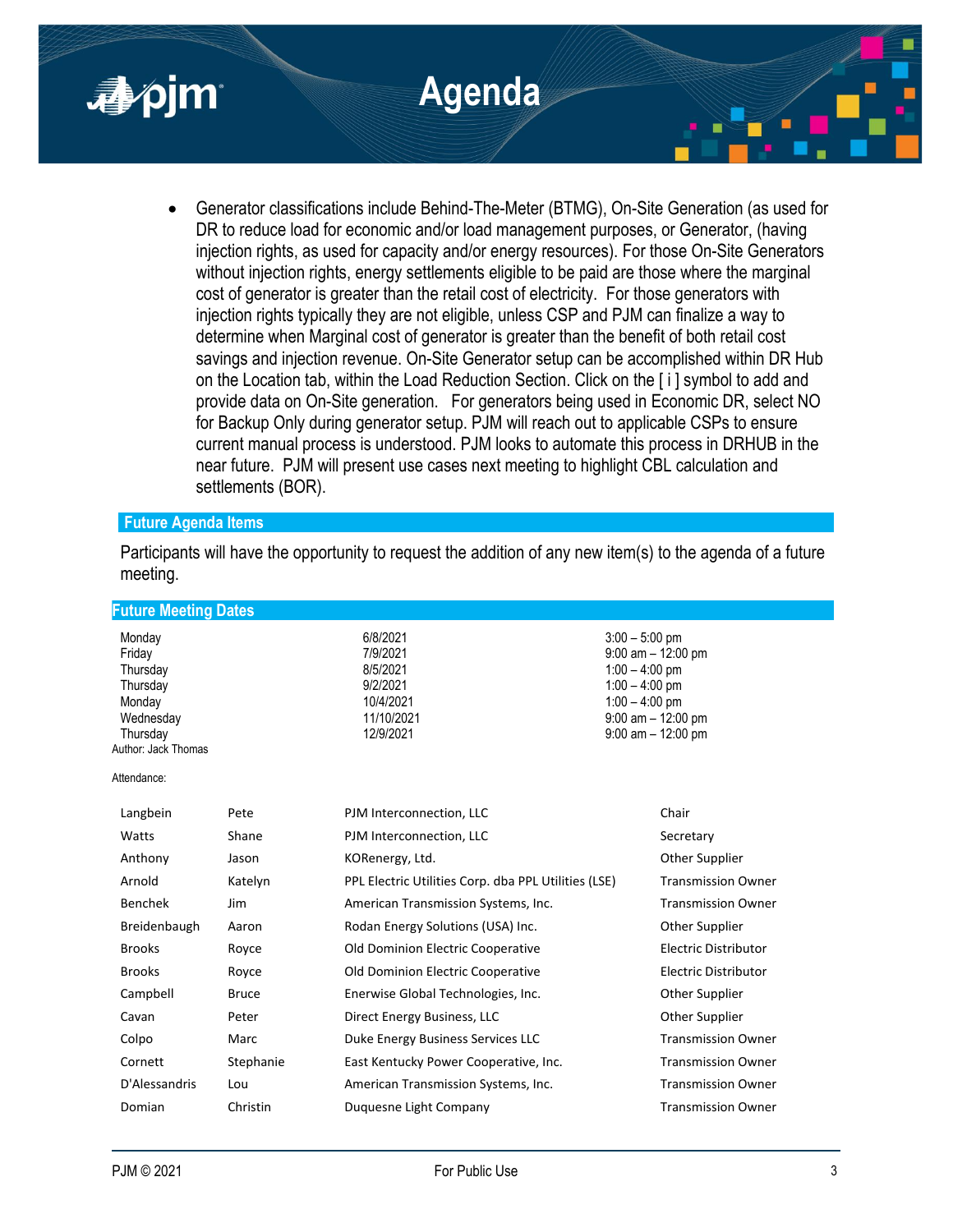

# **Agenda**

Donahue Erin Enel X North America, Inc. Other Supplier Drom Richard Eckert Seamans Not Applicable Ehrichs Lisa Duke Energy Business Services LLC Transmission Owner Fee George George Appalachian Power Company Company Transmission Owner Fiano Anna KeyTex Energy, LLC Charles Anna KeyTex Energy, LLC Filomena Guy Guy Customized Energy Solutions, Ltd. Not Applicable Foladare Menneth Geenex Solar LLC Communication of the Supplier Gahimer Michael IN Office of Utility Consumer Counselor End-Use Customer Horning Lynn Marie Customized Energy Solutions, Ltd. Not Applicable Hyzinski Tom GT Power Group Communication Not Applicable Jardot Gina Gina NRG Curtailment Service Provider Communication of the Supplier Johnson Carl Customized Energy Solutions, Ltd. Not Applicable Kaczanowski Marek Baltimore Gas and Electric Company Transmission Owner Kim Jiyeon Potomac Electric Power Company Not Applicable Kirk **Ryan Brandachian Power Company Company** Transmission Owner Kujawski Don PJM Interconnection, LLC Not Applicable Lewis Cara Cara Public Service Electric & Gas Company Transmission Owner Long Glenn PJM Interconnection, LLC Not Applicable Lu Chenchao PJM Interconnection, LLC Not Applicable Mabry David McNees Wallace & Nurick LLC Not Applicable McAnany James PJM Interconnection, LLC Not Applicable McDaniel John Baltimore Gas and Electric Company Transmission Owner McManus Jeffrey Natural Resources Defense Council Not Applicable Midgley Sharon Exelon Business Services Company, LLC Transmission Owner Nole **Anthony** NuEnergen, LLC **Numeral Anthony** Nuenergen, LLC Ondayko Brock AEP Energy Partners, LLC Transmission Owner O'Neill Jack PJM Interconnection, LLC Not Applicable Pasternack Bernie Transmission Strategies LLC Not Applicable Polka Joseph Duquesne Light Company **Transmission Owner** Company Tripathy Pradeep Burns & McDonnell Not Applicable Ring Eric Enerwise Global Technologies, Inc. Cher Supplier Rodriguez Tomas OPSI Not Applicable Rowan Jane Normandeau Enviornmental Consultants Not Applicable Sasser **Sasser** Jonathan Customized Energy Solutions, Ltd.\* Not Applicable Schisler Ken Enerwise Global Technologies, Inc. 69 Other Supplier Schmitt Seffrey PJM Interconnection, LLC Not Applicable Sorrels James AEP Contract AGE Transmission Owner Swalwell Brad Tangent Energy Solutions, Inc. The Supplier Supplier Sweeney Rory GT Power Group Communication Not Applicable Thomas Jack **PJM Interconnection, LLC** Not Applicable Webster John Dyon LLC 30 and Applicable Not Applicable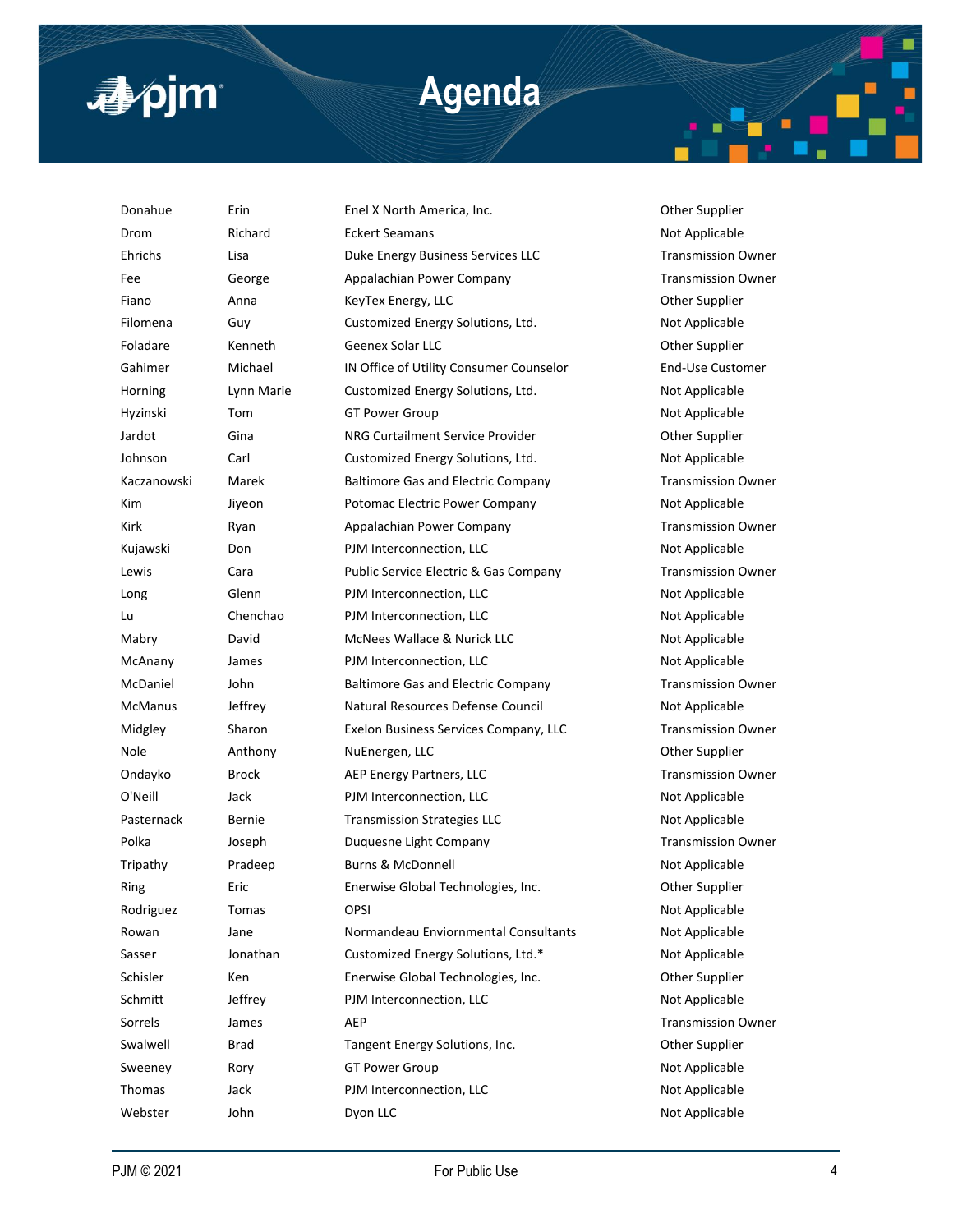

| Wehnes   | Kathleen | Maryland.gov                   | Not Applicable |
|----------|----------|--------------------------------|----------------|
| Willey   | Amv      | Delaware.gov                   | Not Applicable |
| Wisersky | Megan    | Madison Gas & Electric Company | Other Supplier |
| Yeaton   | Andrea   | PJM Interconnection, LLC       | Not Applicable |

### **Antitrust:**

You may not discuss any topics that violate, or that might appear to violate, the antitrust laws including but not limited to agreements between or among competitors regarding prices, bid and offer practices, availability of service, product design, terms of sale, division of markets, allocation of customers or any other activity that might unreasonably restrain competition. If any of these items are discussed the chair will re-direct the conversation. If the conversation still persists, parties will be asked to leave the meeting or the meeting will be adjourned.

### **Code of Conduct:**

As a mandatory condition of attendance at today's meeting, attendees agree to adhere to the PJM Code of Conduct as detailed in PJM Manual M-34 section 4.5, including, but not limited to, participants' responsibilities and rules regarding the dissemination of meeting discussion and materials.

### **Public Meetings/Media Participation:**

Unless otherwise noted, PJM stakeholder meetings are open to the public and to members of the media. Members of the media are asked to announce their attendance at all PJM stakeholder meetings at the beginning of the meeting or at the point they join a meeting already in progress. Members of the Media are reminded that speakers at PJM meetings cannot be quoted without explicit permission from the speaker. PJM Members are reminded that "detailed transcriptional meeting notes" and white board notes from "brainstorming sessions" shall not be disseminated. Stakeholders are also not allowed to create audio, video or online recordings of PJM meetings. PJM may create audio, video or online recordings of stakeholder meetings for internal and training purposes, and your participation at such meetings indicates your consent to the same.

#### **Participant Identification in WebEx:**

When logging into the WebEx desktop client, please enter your real first and last name as well as a valid email address. Be sure to select the "call me" option. PJM support staff continuously monitors WebEx connections during stakeholder meetings. Anonymous users or those using false usernames or emails will be dropped from the teleconference.

| On the Phone, Dial     | Linking Teleconference Connection to Webex                                                                                                                                                          |  |
|------------------------|-----------------------------------------------------------------------------------------------------------------------------------------------------------------------------------------------------|--|
| $*6$<br>to Mute/Unmute | When logging in to the meeting, access Webex first and select the<br>"call me" feature to receive a direct call to your phone. Using this<br>feature will connect your name to your Webex presence. |  |
|                        |                                                                                                                                                                                                     |  |

| Join a<br>Meeting | 1. Join meeting in the Webex desktop client<br><b>2.</b> Enter name ( <i>First and Last</i> *) and corporate email<br>3. Under "Select Audio Option" select "Call Me" option from the dropdown menu |
|-------------------|-----------------------------------------------------------------------------------------------------------------------------------------------------------------------------------------------------|
|                   |                                                                                                                                                                                                     |

\*Note: Anonymous users or those using false usernames or emails will be dropped from the teleconference.